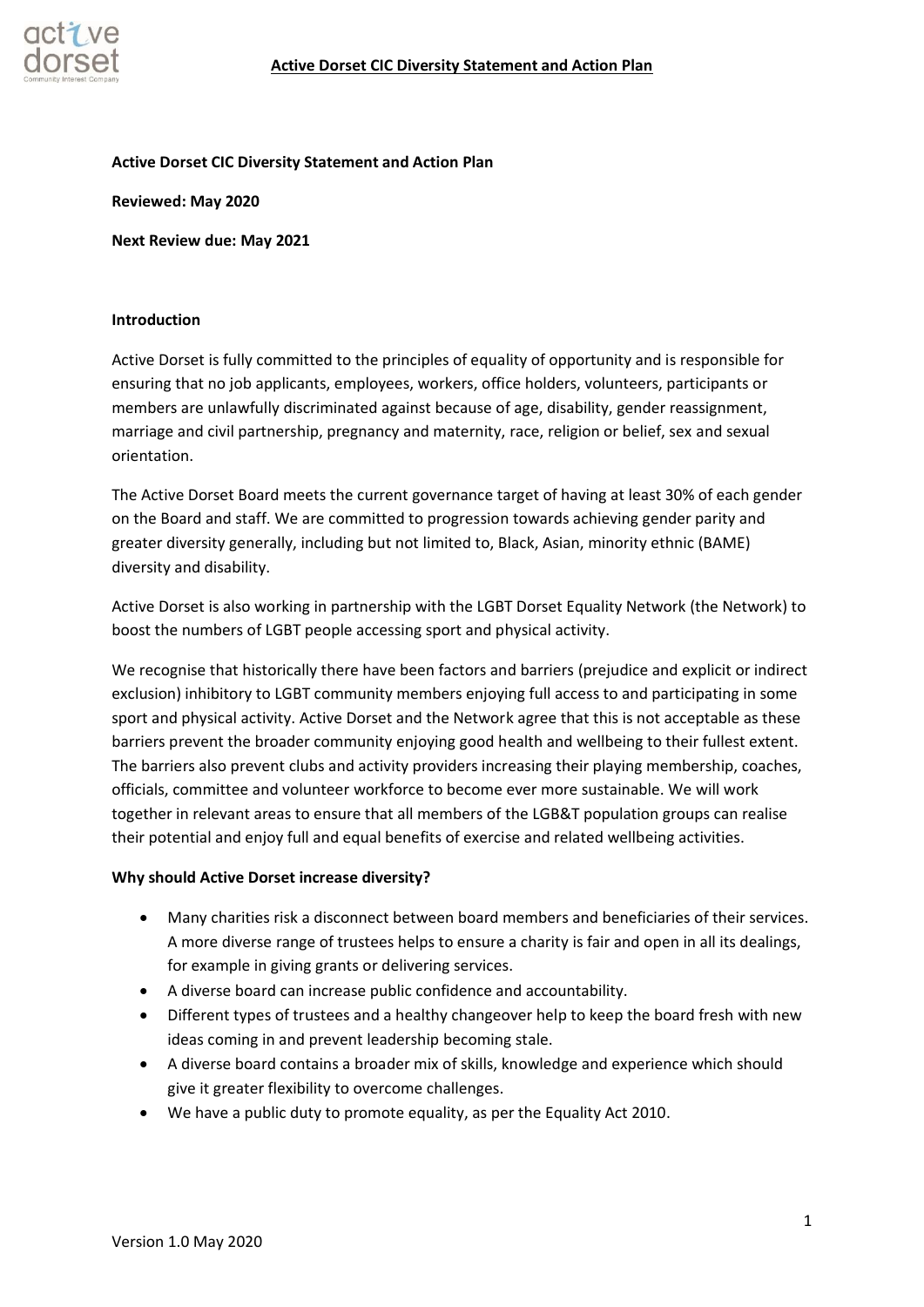## **Active Dorset CIC Diversity Statement and Action Plan**

#### **How can Active Dorset increase diversity?**

### **Active Dorset will:**

- Set limits for Trustee terms (maximum 9 years). This is essential to ensure length of service is straightforward and that trustees do not become entrenched or burnt out. In addition, setting in place standard procedures for Trustee recruitment and induction can ensure that Active Dorset is consistently striving to increase diversity.
- Use alternative methods of recruitment to try and reach into communities not currently represented on the board. Investigate using Trustee brokerage services or specialist recruitment consultancies.
- Advertise Trustee vacancies with local communities or minority populations.
- Organise board meetings at times that are convenient to all, such as evenings or hold them at different times so that Trustees who cannot attend one particular meeting are not excluded.
- Have a set policy in place for expenses such as travel.
- Make sure the venue in which board meetings are held are in a location which can be easily reached by all and is accessible for people with disabilities.
- Ensure all documents are in an accessible format.

First and foremost a Trustee much have the skills, knowledge and experience required to fulfil their role. Trustees are there to provide governance and guidance to a charity on the behalf of its beneficiaries. They must be motivated by the charity's ultimate aims and it is of no benefit to either party to appoint someone purely to make up a diversity 'quota'.

## **Active Dorset Diversity Action Plan**

| <b>Diversity Action Plan</b> |                                                                                                                         |                       |            |                                                                                                   |  |  |
|------------------------------|-------------------------------------------------------------------------------------------------------------------------|-----------------------|------------|---------------------------------------------------------------------------------------------------|--|--|
|                              | <b>Action</b>                                                                                                           | <b>Responsibility</b> | <b>Due</b> | <b>Progress</b>                                                                                   |  |  |
| $\mathbf{1}$                 | The Board to be familiar with<br>and have a full understanding of<br>the Equality Act 2010                              | <b>CN</b>             | Ongoing    | Board briefed and updated<br>as required                                                          |  |  |
| $\overline{2}$               | The Board will agree a clear brief<br>for including diversity targets                                                   | Chair                 | Ongoing    | 30% gender minimum on<br>Board – met<br>Current gender balance<br>staff - 30% male, 70%<br>female |  |  |
| 3                            | The Board will make a statement<br>committed to increasing<br>diversity and publish on the<br>website                   | CEO/Chair             | Ongoing    | Complete                                                                                          |  |  |
| 4                            | Active Dorset will develop links<br>with equality advisors for<br>consultation and advice on<br>recruitment advertising | <b>CN</b>             | Ongoing    | DREC and LGBT Dorset<br>consulted June 2017                                                       |  |  |
| 5                            | Active Dorset will try to reach<br>the widest possible candidate                                                        | GM                    | Ongoing    |                                                                                                   |  |  |